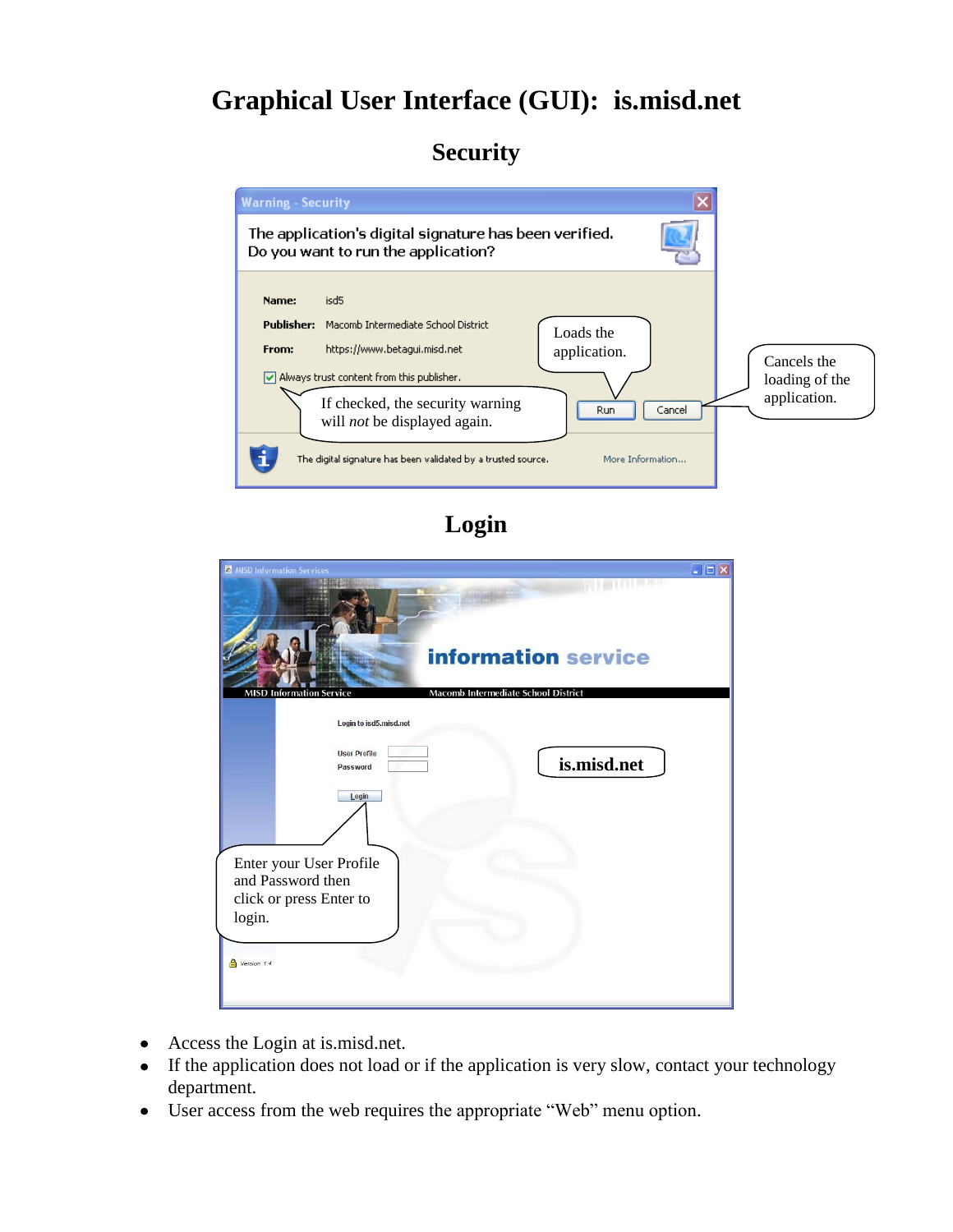# **Login – Password Expires**

| <b>A</b> MISD Information Services                                                                                                                                                                                                                                 | $\  \mathbf{I} \mathbf{I} \  \mathbf{I} \mathbf{I} \mathbf{X}$ |
|--------------------------------------------------------------------------------------------------------------------------------------------------------------------------------------------------------------------------------------------------------------------|----------------------------------------------------------------|
| This screen is displayed<br>if your password is set to<br>expire within 7 days.                                                                                                                                                                                    |                                                                |
| information service<br>Macomb Intermediate School District<br><b>MISD Information Service</b>                                                                                                                                                                      |                                                                |
| Login to isd5.misd.net<br>Your password expires in 4 days. Would you like to change it now?<br>demoisd1<br><b>User Profile</b><br>Password<br>Yes<br><b>No</b><br><br>Login<br>Advances to the<br>without changing<br>password change<br>your password.<br>screen. | Continues logging in                                           |
| Version 1.4                                                                                                                                                                                                                                                        |                                                                |

# **Login – Change Password**

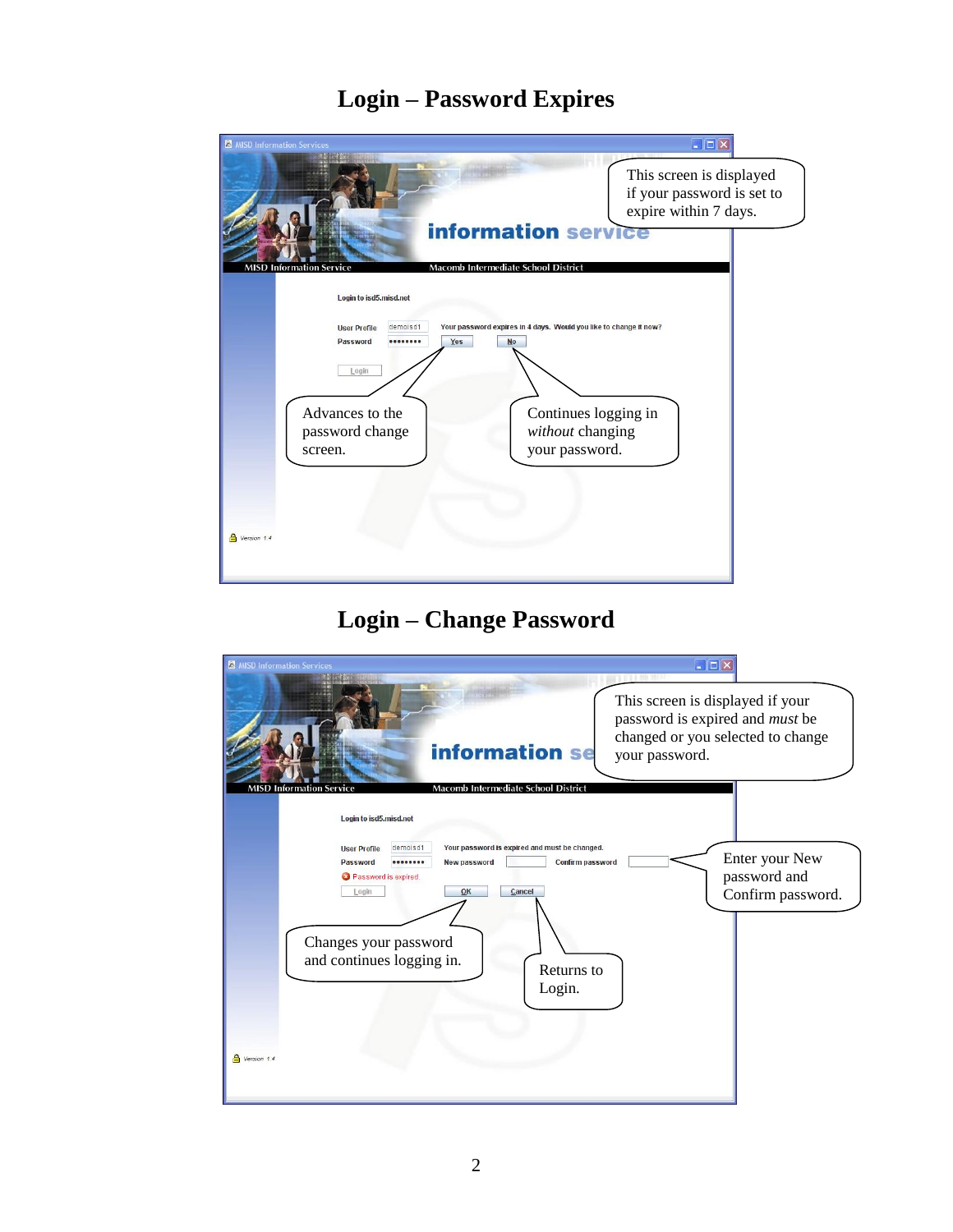# **Logout**



- The Login screen is changed to Logout after successfully logging in.  $\bullet$
- The Application is displayed in a new window.
- Closing the Logout screen also closes the Application screen.  $\bullet$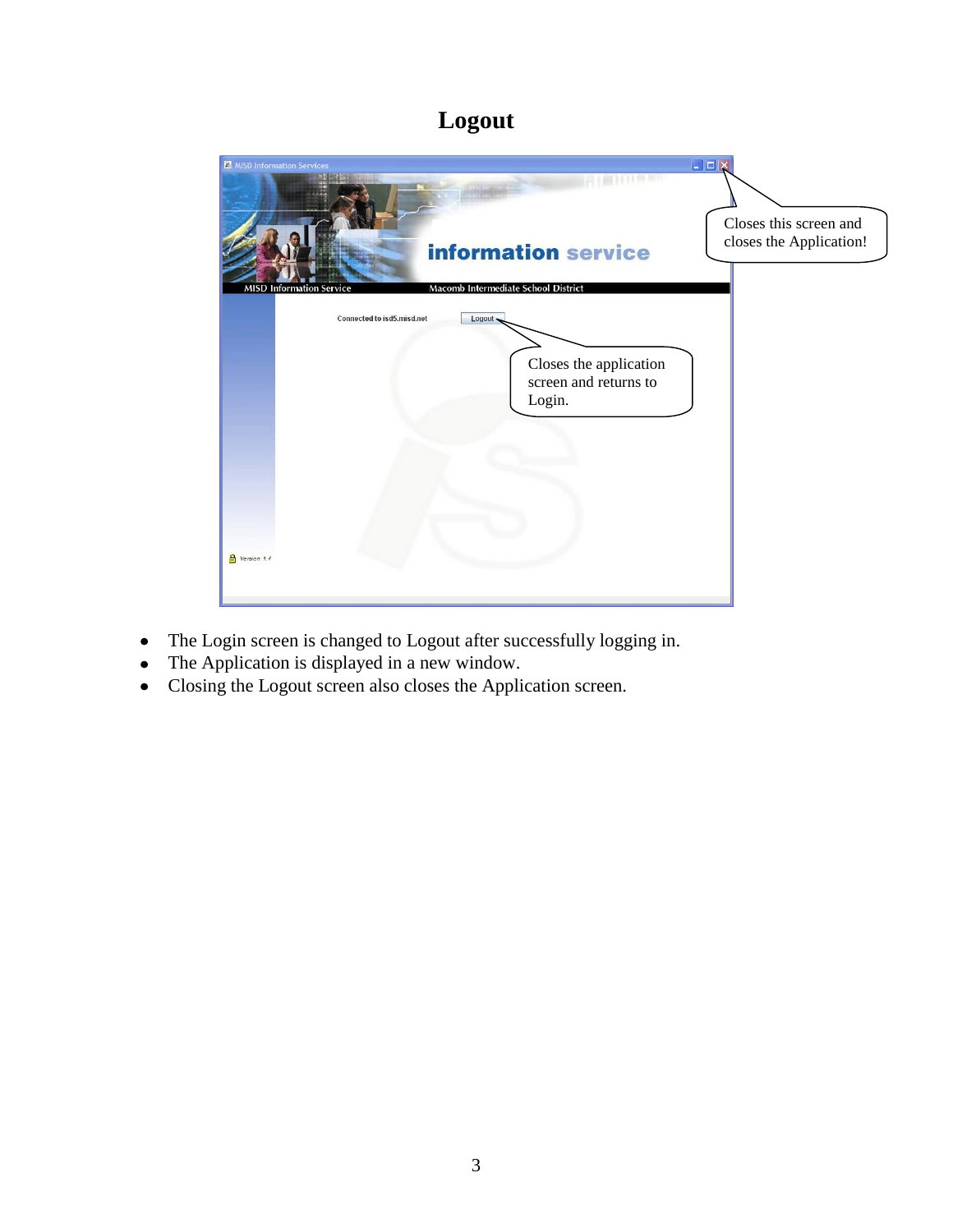

- A chapter header is defined with the  $\Box$  icon.  $\bullet$
- A program option is defined with the  $\Box$  icon.  $\bullet$

Selecting a program option

- Expand the chapter header(s) to locate the selected option.  $\bullet$
- Click the selected option name or icon.
- The menu is automatically hidden.  $\bullet$
- The selected option is loaded to the right side of the form.  $\bullet$
- Click the Menu button to display the Menu.  $\bullet$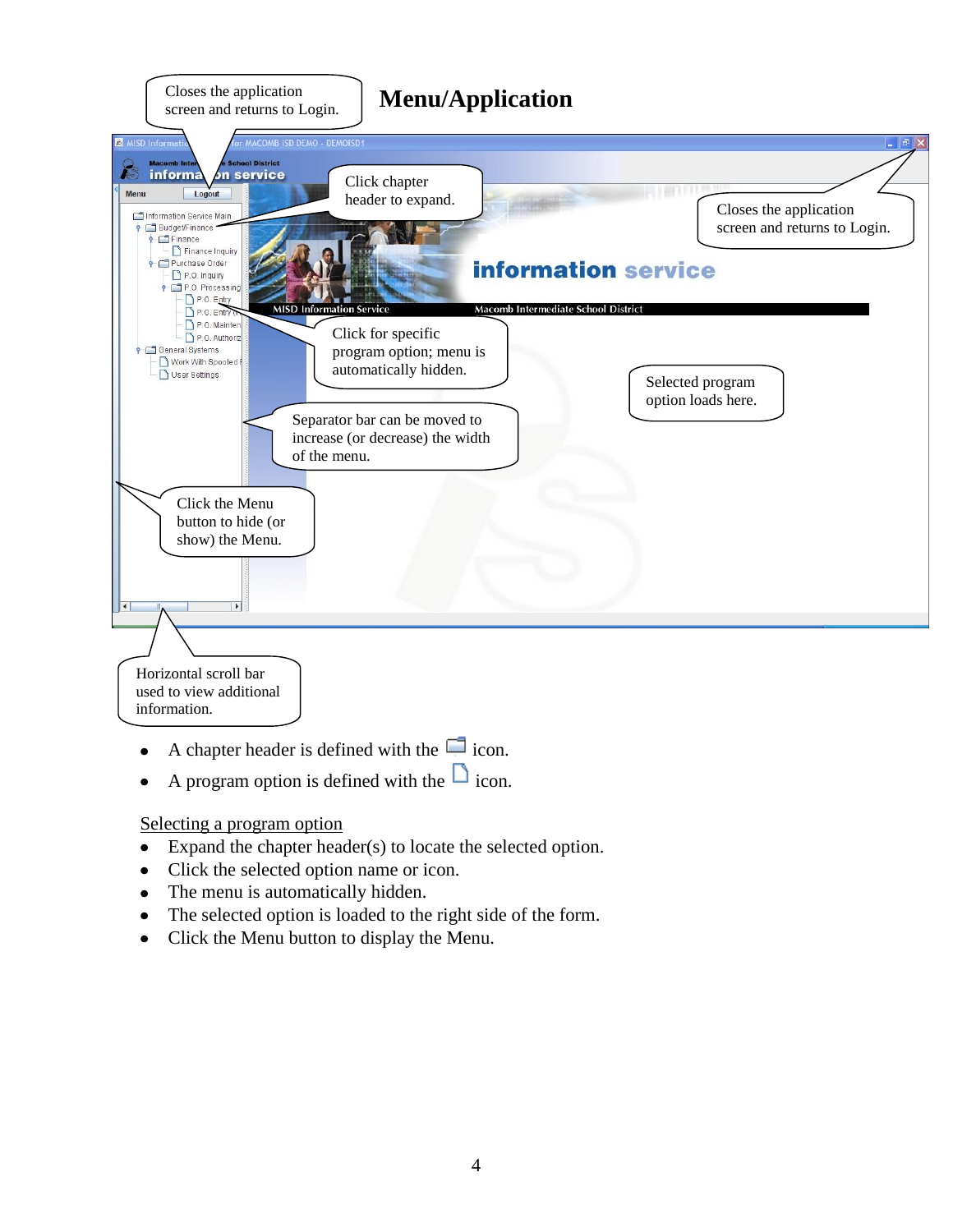### **Menu/Application – Exit**

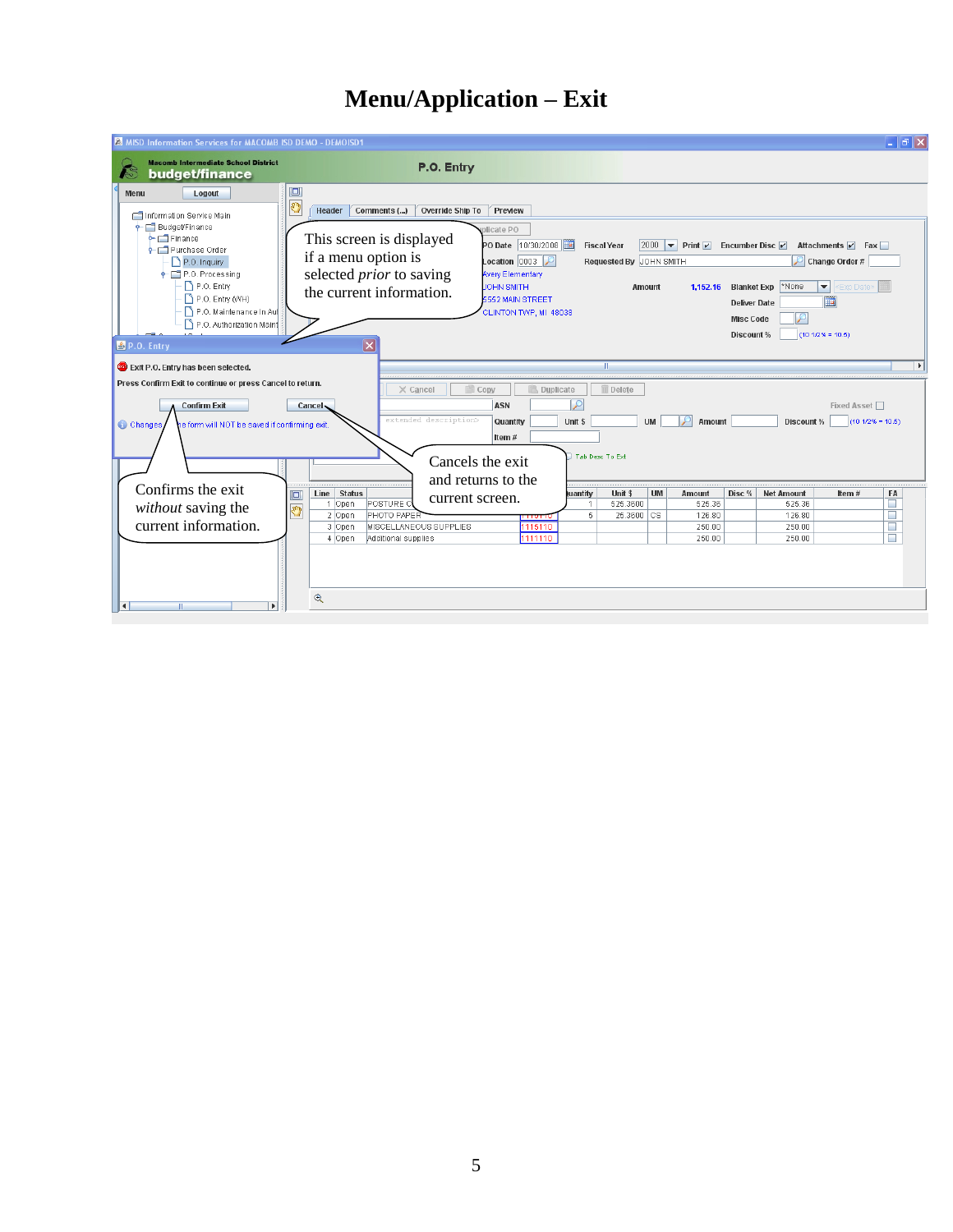#### **Navigation**

- Login use your AS/400 ID and password. Your password will expire every 45 days and can be changed in GUI or on the AS/400.
- Menu options are in the left hand pane of the application window.
- Click the icon or name to expand the menu choices.
- The menu pane is hidden after selecting a program option.
- To re-display the menu, click the menu button on the left side of the screen.
- The program option may be displayed with multiple panes; a pane can be maximized by clicking the maximize icon. If maximized, the icon is changed to restore down to return to the prior view.
- Panes can be dragged and dropped to another location by using the hand icon if applicable.
- Panes can be resized by moving the separator bar up/down or left/right.
- Vertical and/or horizontal scroll bars may be visible and are used to view additional information that can't be seen due to the size of the pane.
- The application window can be resized.
- Use the Lookup feature if available to determine a field value.
- Use the tab key or mouse to move from field to field.
- Date fields all have a calendar lookup feature.
- Table columns can be moved and resized if needed and may be sort-able.
- Buttons or tabs that are not available are "grayed" out and cannot be clicked.
- Use the mouse to "hover" over a tab, button or icon to view help or additional information for that tab, button or icon. (This is referred to as a "tool tip.")

#### **Icons**

- $\circ$   $\downarrow^2$  Click column header to sort ascending (or descending).
- $\circ$  **D**ate selection.
- $\circ$  Table drill down option(s).
- $\circ$   $\circ$  Lookup value.
- $\circ$  Maximize this pane.
- $\circ$   $\Box$  Restore this pane.
- $\circ$   $\overline{\mathbf{X}}$  Close drill down pane.
- o **Drag** and drop this pane.
- $\circ$  **J.** Override Ship To address exists; press to view.
- o **If** Indicates a favorite.
- **o** Captures the screen image into a new browser window.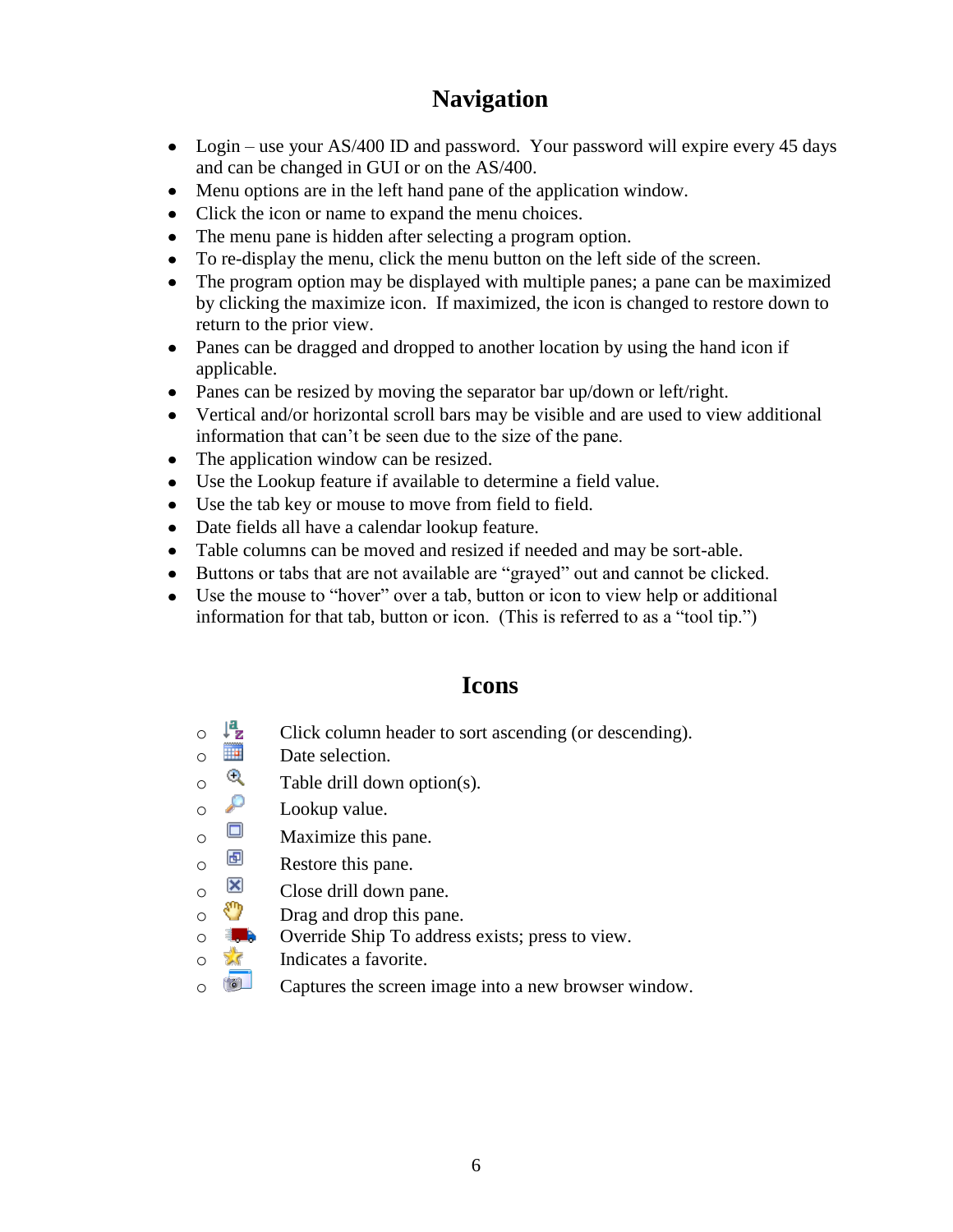|                                                                                                                                                                                                                          | Lookup       |               |                                                                                                                                                    |
|--------------------------------------------------------------------------------------------------------------------------------------------------------------------------------------------------------------------------|--------------|---------------|----------------------------------------------------------------------------------------------------------------------------------------------------|
| Sort by options are<br><b>Selection includes Start</b><br>based on the lookup<br>list at, Contains, *All and<br>field.<br>may include Favorites.<br>& Lookup Vendor<br>Start list at<br>Sort by Name<br><b>Selection</b> |              |               | Start list at<br>Loads the list if<br>using Start list at<br>or Contains<br>or Contains.<br>value.<br>OFFICE SUPPLY SUPERSTORE<br><b>Load List</b> |
| Vendor #<br><b>Vendor Name</b>                                                                                                                                                                                           | Sort         | <b>Type</b>   |                                                                                                                                                    |
| 27530 OFFICE SUPPLY SUPERSTORE                                                                                                                                                                                           | OFFICE       | Active        |                                                                                                                                                    |
| 4003 OHEP CENTER FOR MEDICAL EDUCATION                                                                                                                                                                                   | OHEP C       | <b>Active</b> |                                                                                                                                                    |
| 68135 OKLAHOMA SCORING SERVICE                                                                                                                                                                                           | OKLAHO       | <b>Active</b> | Vertical scroll bar used                                                                                                                           |
| 3356 OLD CARS WEEKLY                                                                                                                                                                                                     | OLD CA       | <b>Active</b> | to view additional                                                                                                                                 |
| 1810 OLD KENT BANK                                                                                                                                                                                                       | OLD KE       | <b>Active</b> | information.                                                                                                                                       |
| 3440 OLYMPIA ENTERTAINMENT                                                                                                                                                                                               | OLYMPI       | <b>Active</b> |                                                                                                                                                    |
| 592 JOMNI COMPUTER PRODUCTS                                                                                                                                                                                              | OMNI C       | Active        |                                                                                                                                                    |
| 68290 OMNIGRAPHICS, INC.                                                                                                                                                                                                 | OMNIGR.      | <b>Active</b> |                                                                                                                                                    |
| 805 ON ONE COMPUTER TRAINING                                                                                                                                                                                             | ONE ON       | <b>Active</b> |                                                                                                                                                    |
| 2796 OPRY LAND HOTEL                                                                                                                                                                                                     | <b>OPRYL</b> | <b>Active</b> |                                                                                                                                                    |
| 554 OPTION CARE                                                                                                                                                                                                          | OPTION       | <b>Active</b> | Selects the                                                                                                                                        |
| 3965 ORAL SURGERY SPECIALISTS-ROMEO                                                                                                                                                                                      | ORAL S       | <b>Active</b> | highlighted                                                                                                                                        |
| 2265 ORCHARDS GOLF LIMITED PARTNERS                                                                                                                                                                                      | ORCHAR       | <b>Active</b> | lookup entry.                                                                                                                                      |
| 68447 OREFICE, LTD. MISUAL ENTERPRIZE                                                                                                                                                                                    | OREFIC       | <b>Active</b> |                                                                                                                                                    |
| <b>D</b> Page Down<br>$\checkmark$ Select<br>Page Up 个                                                                                                                                                                   |              | X Cancel      | Cancels the lookup<br>selection.                                                                                                                   |

- Lookup  $(\bullet)$  features are similar for the different lookup fields.
- Sort by options and the sort default vary depending on the lookup field. The sort options may include name, description, ASN or code.
- Selection options and the selection default vary depending on the lookup field. The options may include:
	- o Favorites where available.
	- o Start list at enter the starting value to position the list.
	- o Contains enter a value that all entries in the list will contain somewhere.
	- o \*All displays all entries for the lookup field.
- The value for Start list at and Contains is dependent on the sort selection. The value may be case-sensitive depending on the lookup field and sort selection. A case-sensitive value is identified with  $\bigcirc$  Value is case-sensitive.
- If a value is present in the field being looked up, the Selection defaults to Start list at and the value defaults to the value in the lookup field. Ex: If looking up a vendor and the Vendor field contains "office," the lookup list is automatically loaded starting at "office."
- Page Down is available if more the 25 result entries are found for the selection.
- Select an entry by double clicking or by selecting and clicking Select or pressing Enter.